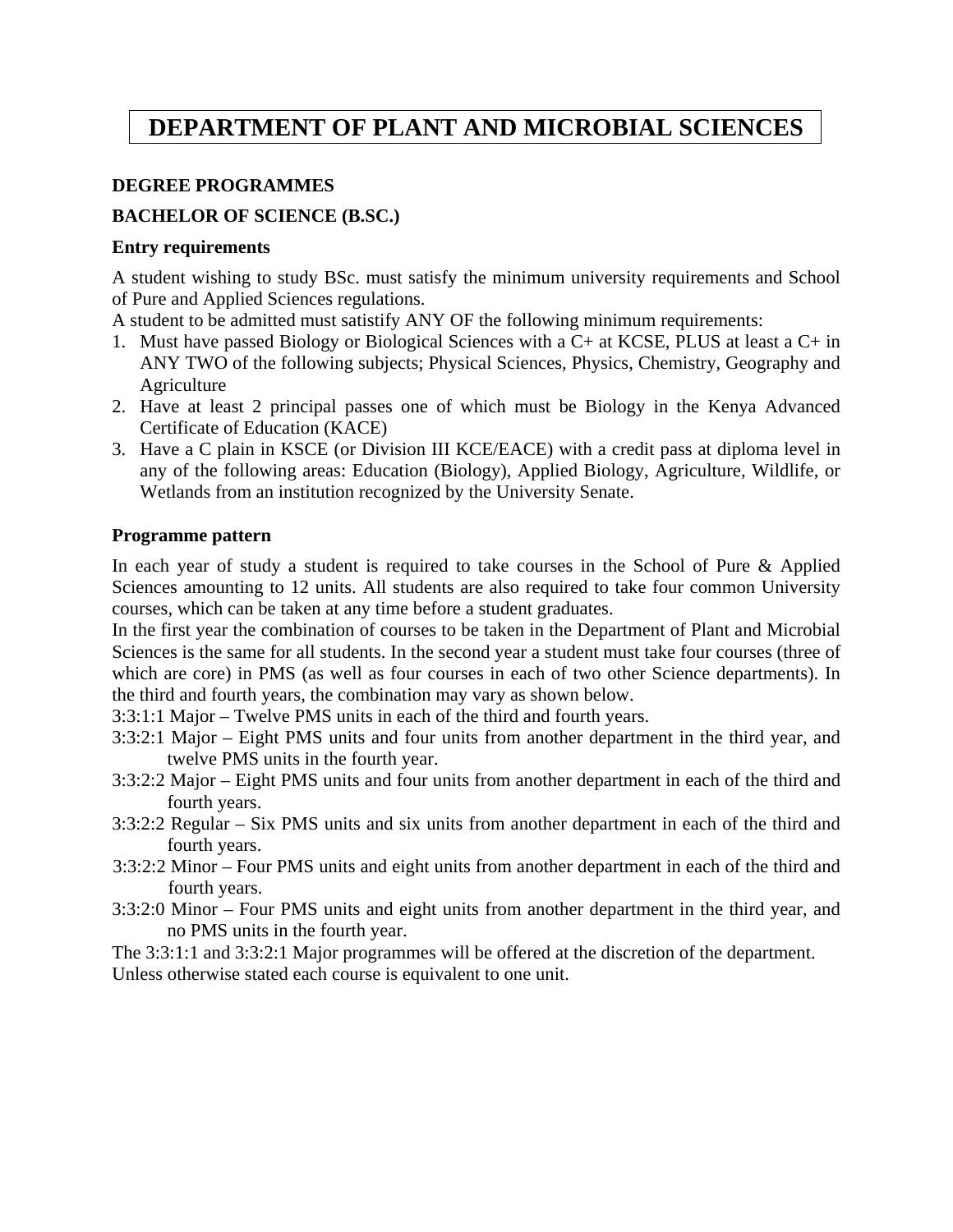# **Programme Structure**

# **University Common Units**

UCU 100: Communication Skills UCU 101: Developmental Studies UCU 103: Introduction to Critical and Creative Thinking UCU 104: Entrepreneurship

# **Level 100**

### **Core courses**

SBT 100: Cellular Basis of Life SBT 101: Survey of the Plant Kingdom SBT 102: Plant Morphology and Anatomy. SBT 103: Botanical Techniques

# **Level 200**

# **Core courses**

SBT 200: Plant Ecology SBT 201: Plant Function SBT 202: General Microbiology.

#### **Elective courses**

SBT 204: Pteridophytes and Bryophytes SBT 205: Phytopathogens

# **Level 300**

#### **Core courses**

SBT 300: Cell Biology and Genetics

SBT 301: Taxonomy of Higher Plants

# **Elective courses (Choose any two units)**

SBT 302: Mycology

SBT 303: Principles of Plant Pathology

SBT 304: Biosystematics and Palynology

SBT 305: Bacteriology

SBT 306: Economic Botany

SBT 307: Biostatistics (Compulsory for students wishing to major in Botany in their final year)

SBT 308: Plant Growth and Development

SBT 309: Advanced Plant Ecology

SBT 310: Plant Biochemistry and Physiology

# **Level 400**

All final year courses are elective, and with the exception of SBT 400, all count as 1 unit. SBT 400: Research Project (2 units, over 2 semesters). SBT 401: General Genetics SBT 402: Phycology SBT 403: Ecophysiology SBT 404: Phytochemistry SBT 405: Morphogenesis and Developmental Anatomy SBT 406: Evolution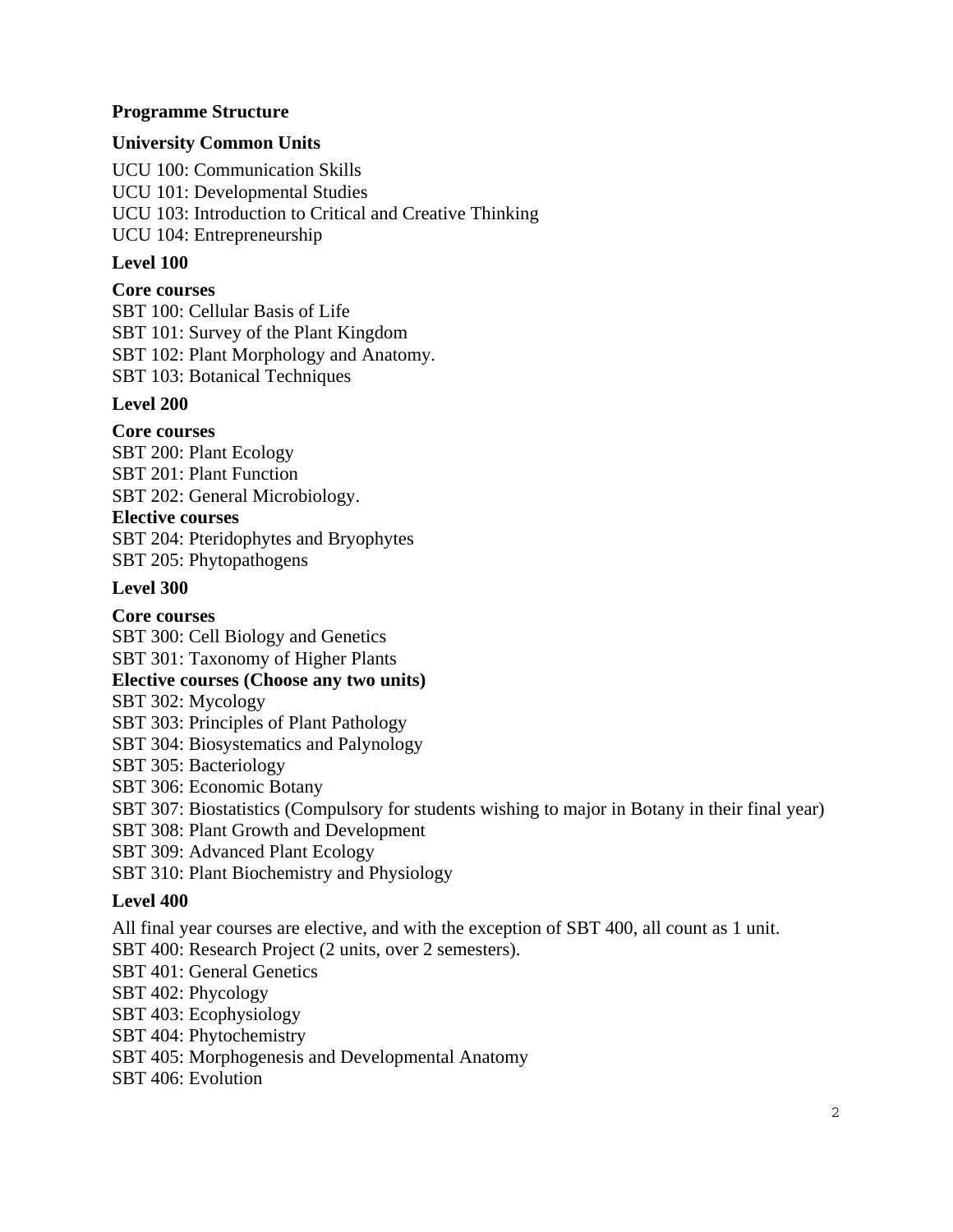SBT 407: Arid Land Ecology SBT 408: Forest Ecology SBT 409: Rangeland Ecology SBT 410: Marine Botany SBT 411: Aquatic Botany SBT 412: Applied Microbiology SBT 413: Environmental Microbiology SBT 414: Medical Microbiology SBT 415: Fermentation SBT 416: Secondary Metabolism SBT 417: Advanced Genetics SBT 418: Microbial Genetics SBT 419: Cytogenetics and Molecular Biology SBT 420: Biotechnology SBT 421: Plant Breeding SBT 422: Virology SBT 423: Diagnosis and Control of Plant Diseases SBT 424: Pesticides SBT 425: Cell and Tissue Culture.

# **BACHELOR OF EDUCATION (B.ED. SCIENCE)**

#### **Entry Requirements**

A student wishing to study for the Bachelor of Education (Science) must satisfy the minimum university requirements and School of Education regulations.

#### **Programme Pattern**

In each year of the programme, students are required to take courses in the School of Education in addition to a programme of courses in the School of Pure and Applied Sciences.

Botany and Zoology students (in the Departments of Plant and Microbial Sciences and Zoological Sciences) will be required to take three courses from each of the two Departments in each year. In addition to these, they must take two courses in each academic year in a second teaching subject (either Geography, Chemistry, Mathematics or Agriculture) and four common university courses.

Unless otherwise stated each course is equivalent to one unit.

#### **Programme Structure**

#### **Level 100**

**Core courses**  SBT 100: Cellular Basis of Life SBT 101: Survey of the Plant Kingdom. SBT 102: Plant Morphology and Anatomy.

**Level 200** 

**Core courses**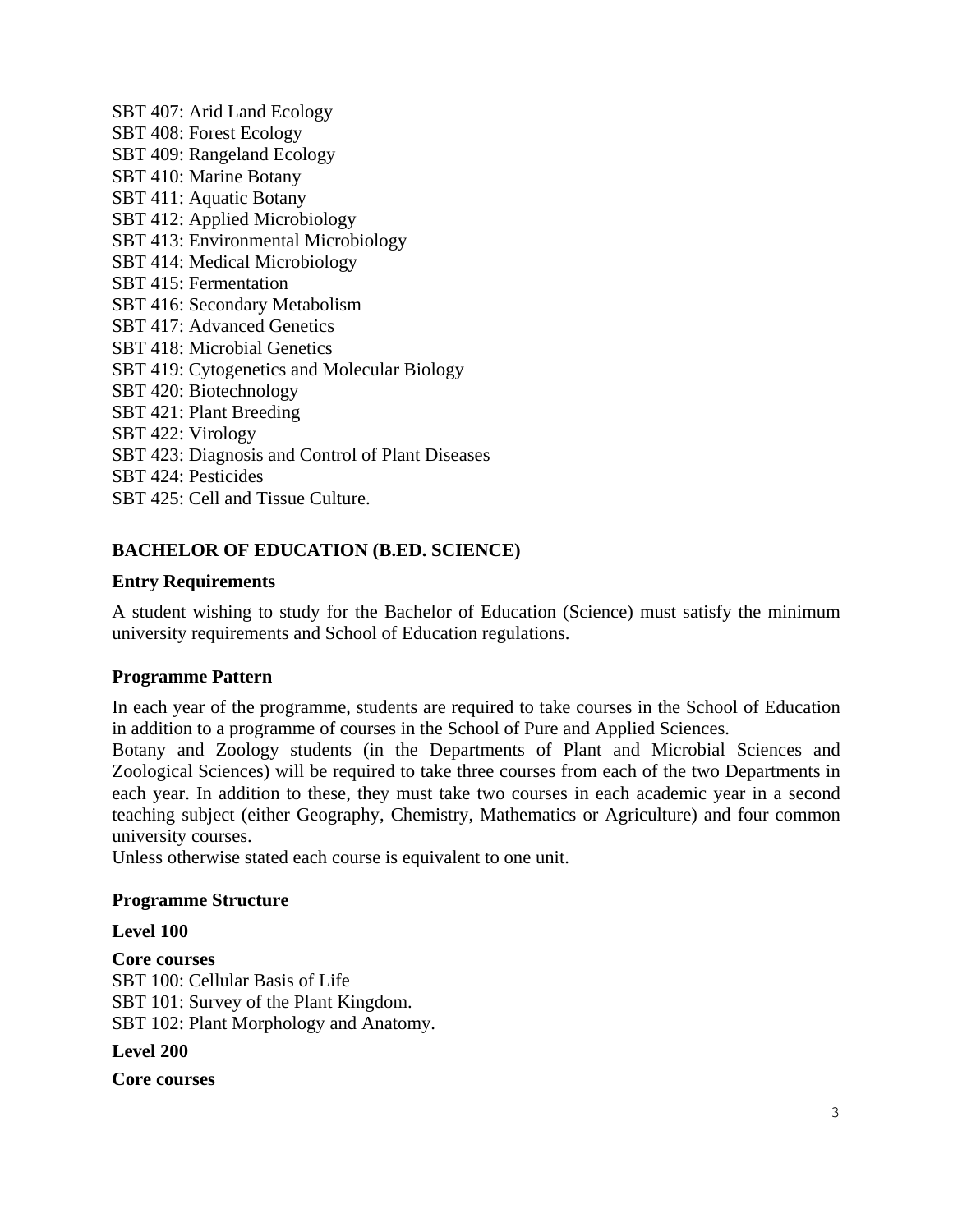SBT 200: Plant Ecology SBT 201: Plant Function SBT 202: General Microbiology

#### **Level 300**

**Core courses.** 

SBT 300: Cell Biology and Genetics SBT 301: Taxonomy of Higher Plants

#### **Elective courses (Choose any one unit)**

SBT 302: Mycology

SBT 303: Principles of Plant Pathology

SBT 304: Biosystematics and Palynology

SBT 305: Bacteriology

SBT 306: Economic Botany

SBT 307: Biostatistics (Compulsory for students wishing to major in Botany in their final year)

SBT 308: Plant Growth and Development

SBT 309: Advanced Plant Ecology

SBT 310: Plant Biochemistry and Physiology.

# **Level 400 (Choose any three units)**

All fourth year units are electives. B.Ed students in PMS are required to take any **THREE** units. **Electives** 

SBT 400: Research Project (2 units, over 2 semesters) SBT 401: General Genetics SBT 402: Phycology SBT 403: Ecophysiology SBT 404: Phytochemistry SBT 405: Morphogenesis and Developmental Anatomy SBT 406: Evolution SBT 407: Arid Land Ecology SBT 408: Forest Ecology SBT 409: Rangeland Ecology SBT 410: Marine Botany SBT 411: Aquatic Botany SBT 412: Applied Microbiology SBT 413: Environmental Microbiology SBT 414: Medical Microbiology SBT 415: Fermentation SBT 416: Secondary Metabolism SBT 417: Advanced Genetics SBT 418: Microbial Genetics SBT 419: Cytogenetics and Molecular Biology SBT 420: Biotechnology SBT 421: Plant Breeding SBT 422: Virology SBT 423: Diagnosis and Control of Plant Diseases

SBT 424: Pesticides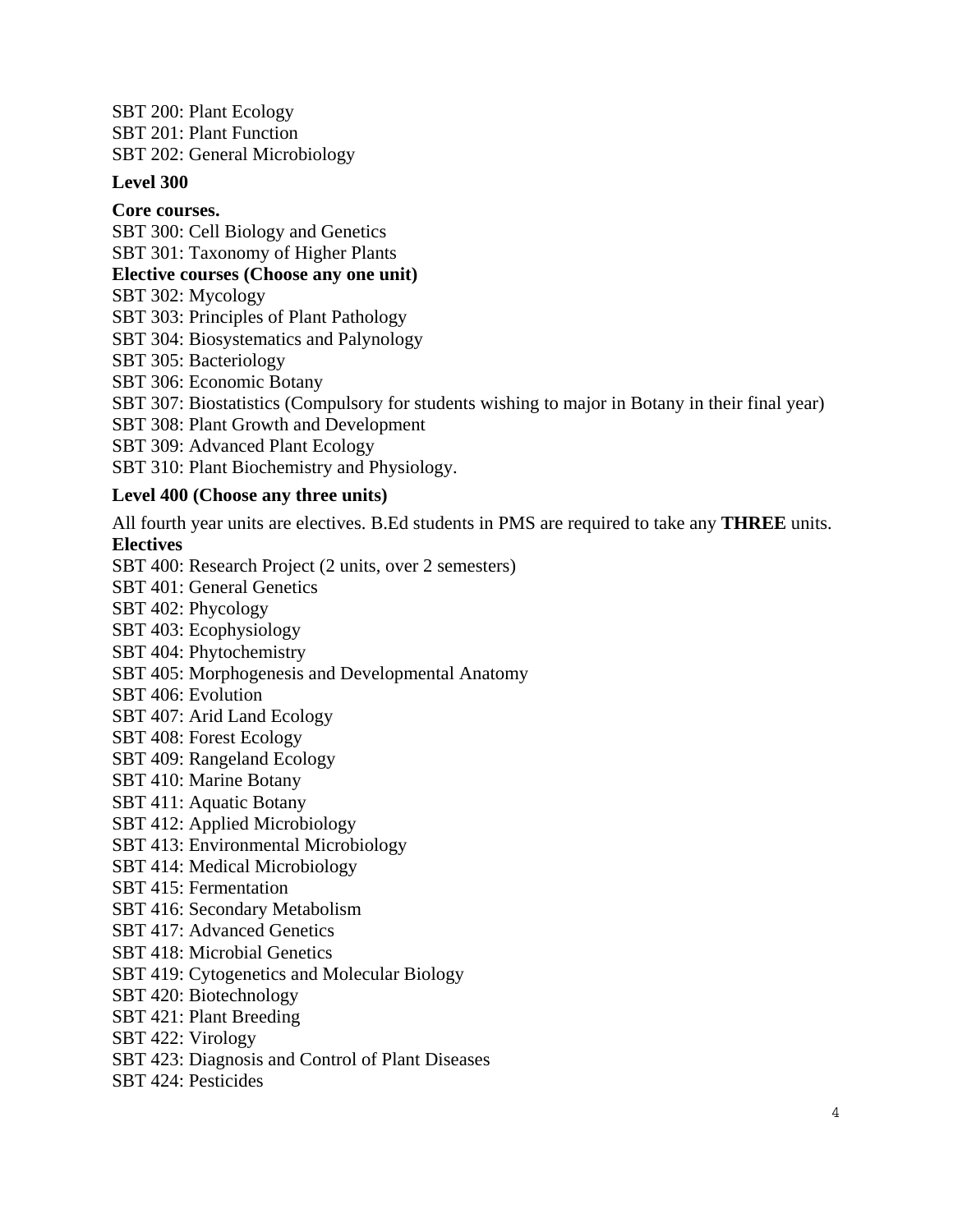#### SBT 425: Cell and Tissue Culture.

# **Second Teaching Subject Courses for PMS Students**

Botany and Zoology students (from the PMS and Zoological Sciences Departments) will take 2 units in  $1^{\text{st}}$ ,  $2^{\text{nd}}$   $3^{\text{rd}}$  and  $4^{\text{th}}$  year of their study in a second teaching subject. The second teaching subject can either be Chemistry, Mathematics, Geography or Agriculture. The list of units to be taken in each of the above departments is as below.

# **Geography**

# **Level 100**

AGE 100: Introduction to Statistics, Cartography and Map Analysis AGE 102: Physical Geography

# **Level 200**

AGE 200: Statistics and Cartography AGE 203: Geography of East Africa

# **Level 300**

AGE 300: Air Photo Interpretation and Field course AGE 303: Geography of Development.

# **Level 400 (Choose any two units)**

AGE 400: Remote Sensing and Resource Management AGE 401: Environmental Conservation AGE 402: Surveying.

### **Mathematics**

#### **Level 100**

SMA 102: Basic Mathematics SMA 104: Calculus I

#### **Level 200**

SMA 200: Calculus II SMA 202: Linear Algebra I

#### **Level 300**

SMA 335: Ordinary Differential Equation I SMA 336: Ordinary Differential Equation II

# **Level 400**

SMA 432: Partial Differential Equation I SMA 433: Partial Differential Equation II

#### **Chemistry**

# **Level 100**

SCH 100: Fundamentals of Inorganic Chemistry SCH 101: Introduction to Physical Chemistry. SCH 102: Organic Chemistry 1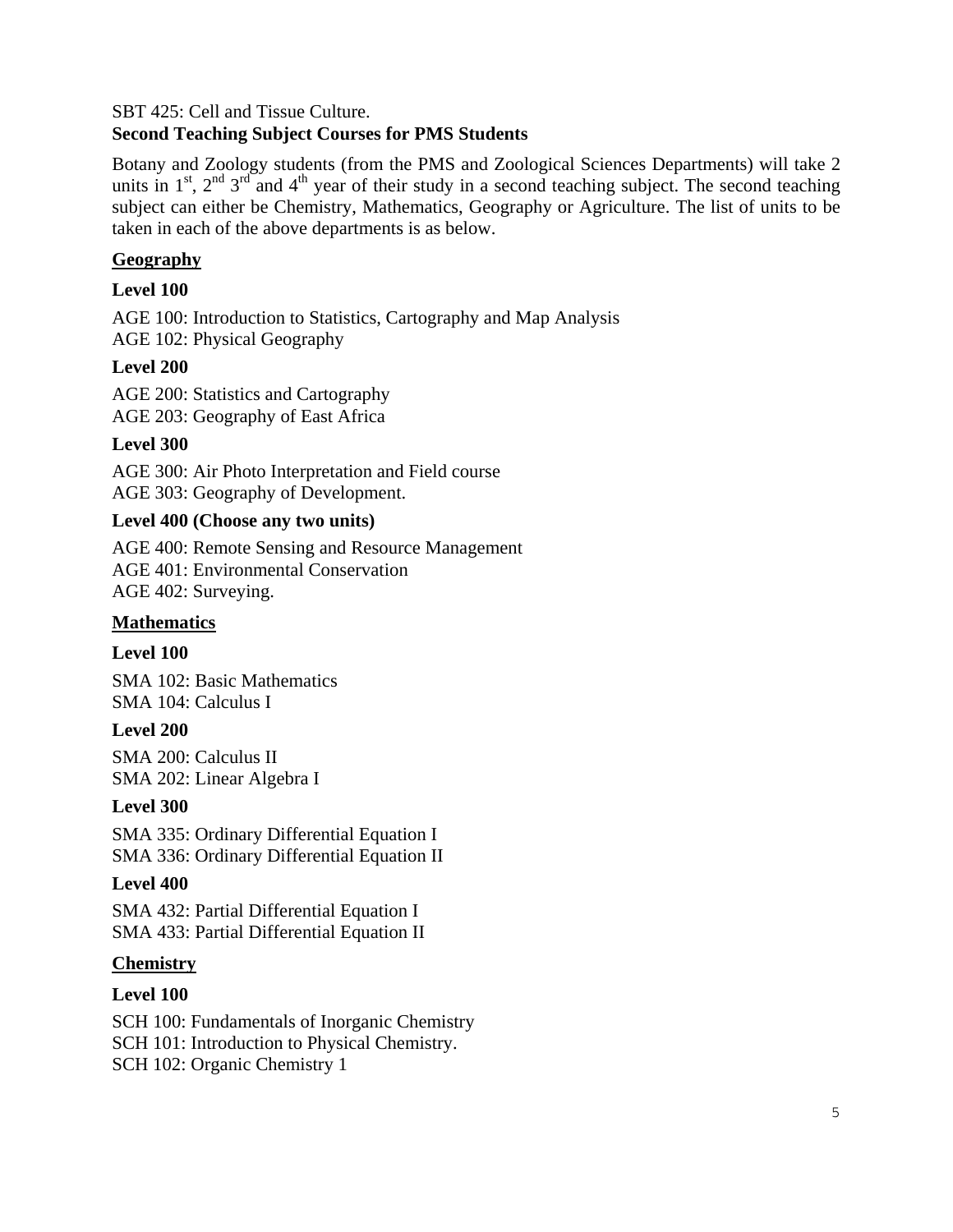# **Level 200**

SCH 200: Atomic Structure and Chemical Bonding (Prerequisite SCH 100) SCH 201: Chemical Thermodynamics (Prerequisite SCH 101)

# **Level 300**

SCH 300: Chemistry of S and P Block Elements (Prerequisite SCH 200)

# **Level 400**

SCH 400: Comparative Study of Transition Elements (Prerequisite SCH 301) SCH 401: Electrochemistry (prerequisite SCH 101)

# **Agriculture**

# **Level 100**

KRM 101: Introduction to Agriculture and Enterprise Development KRM 102: Farming Systems

# **Level 200**

KRM 201: Agriculture Field Engineering KRM 202: Principles of Crop Production

KRM 203: Principles and Practices of Animal Production

**Level 300** 

KRM 300: Soil Fertility and Nutrition

# **Level 400:**

KRM 402: Conservation Agriculture and Agroforestry KST 402: Agriculture Extension and Rural Development

# **BACHELOR OF SCIENCE (B.SC. MICROBIOLOGY)**

# **Entry Requirements**

A student wishing to study Microbiology must satisfy the minimum university entry requirements for the School of Pure and Applied Sciences regulations.

A student to be admitted must satistify ANY OF the following minimum requirements:

- 1. Must have passed Biology or Biological Sciences with a C+ at KCSE, PLUS at least a C+ in ANY TWO of the following subjects; Physical Sciences, Physics, Chemistry, Geography and Agriculture
- 2. Have at least 2 principal passes one which must be Biology in the Kenya Advanced Certificate of Education (KACE),
- 3. Have C plain in KSCE (or Division III KCE/EACE) with a credit pass at diploma level in any of the following areas: education (Biology), Applied Biology, Agriculture, or Microbiology from an institution recognized by the University Senate.

# **Programme of Study and Degree Pattern**

Students taking B.Sc. (Microbiology) must complete 48 departmental units in addition to the 4 University common units.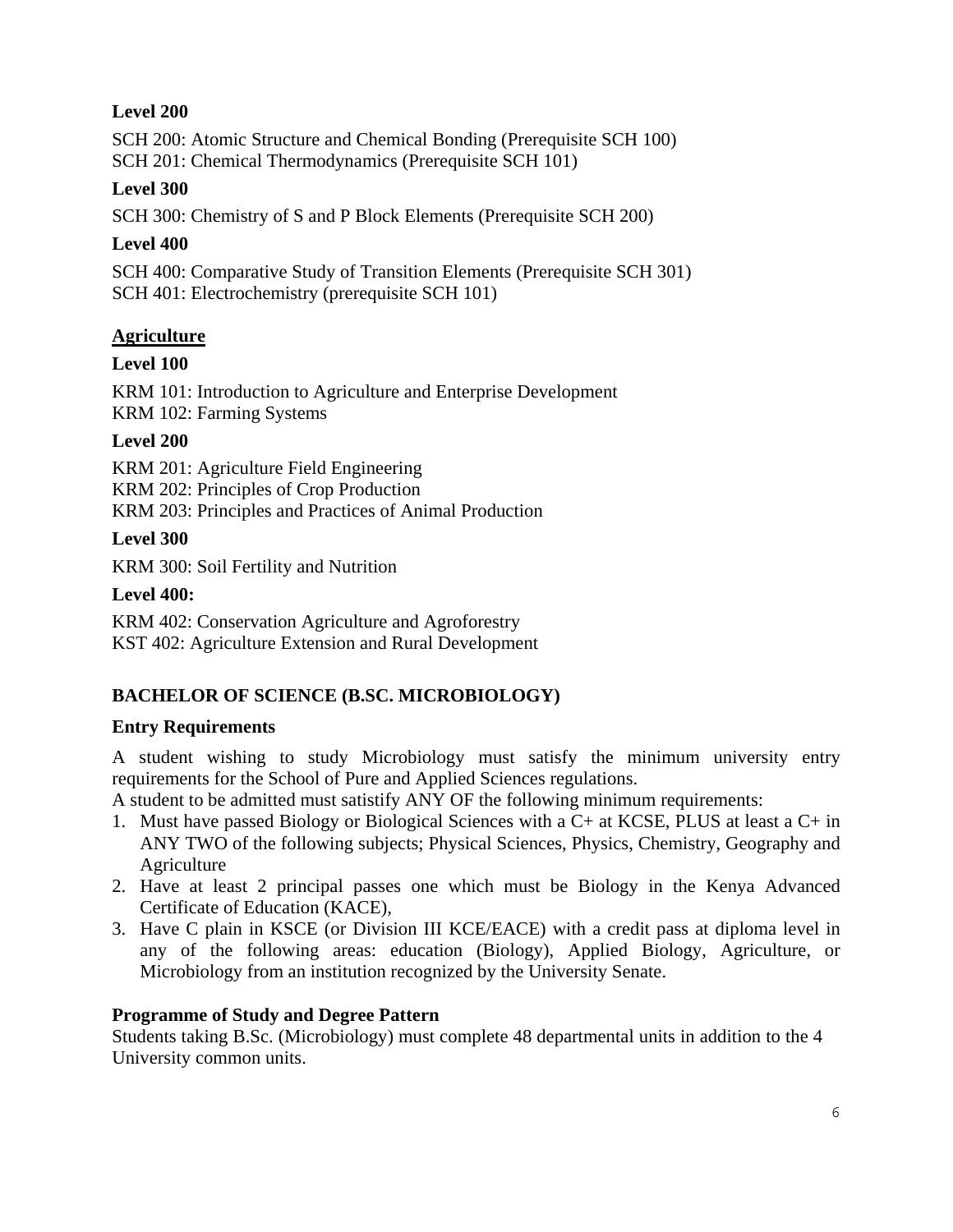In both the first and second year 100 level and the 200 level, all students taking B.Sc. (Microbiology), must complete 4 core units in Zoological Sciences and Chemistry. The degree pattern shall be 3:3:1:1. The courses offered are as shown below. Unless otherwise stated, each course is one unit.

# **Program Structure**

# **University Common Units**

UCU 100: Communication Skills UCU 101: Developmental Studies

UCU 103: Introduction to Critical and Creative Thinking

UCU 104: Entrepreneurship

# **Level 100**

# **Core Courses**

SBT 100: Cellular Basis of Life

SBT 101: Survey of Plant Kingdom

SBT 102: Plant Morphology and Anatomy

- SBT 103: Botanical Techniques
- SZL 100: General Zoology
- SZL 101: Introduction to Ecology and Bioanalysis
- SZL 103: Introduction to Histology

SZL 105: Laboratory Methods and Techniques in Zoology

SCH 100: Fundamentals of Inorganic Chemistry

SCH 101: Introduction to Physical Chemistry

SCH 102: Organic Chemistry I

SCH 103: Introduction to Classic Analysis and Separation Techniques

#### **Level 200**

#### **Core Courses**

SBT 200: Plant Ecology SBT 201: Plant Function SBT 202: General Microbiology SBT 205: Phytopathogens SZL 200: Vertebrate Zoology SZL 201: Invertebrate Zoology SZL 202: Comparative Physiology SZL 206: Principles of Molecular Genetics. SCH 200: Atomic Structure and Chemical Bonding SCH 201: Chemical Thermodynamics SCH 202: Organic Chemistry II SCH 203: Theory of Spectroscopic Methods

#### **Level 300**

**Core Courses**  SBT 300: Cell Biology and Genetics SBT 302: Mycology SBT 305: Bacteriology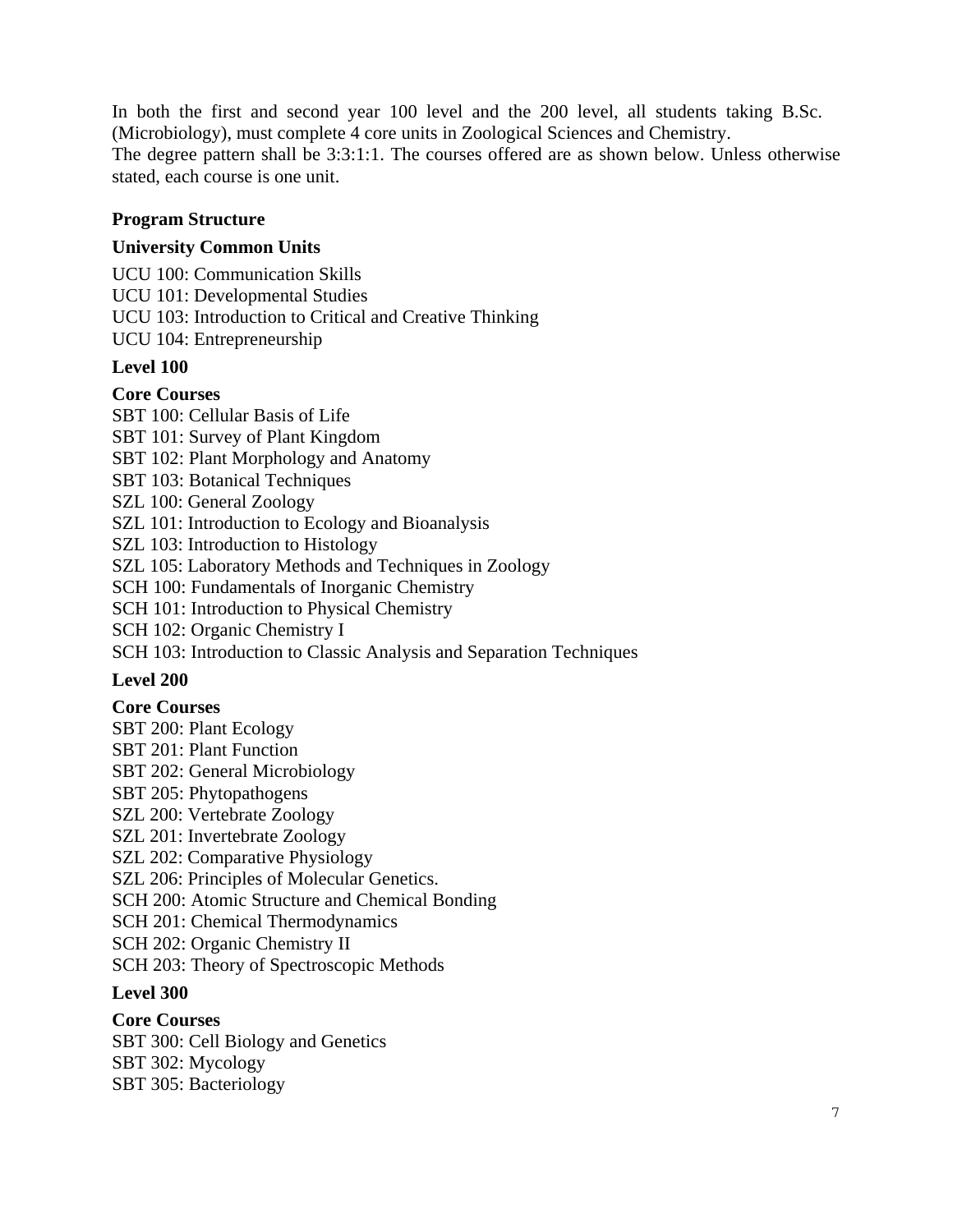SBT 307: Biostatistics SBT 333: Introduction to Virology SBT 334: Principles of Immunology SZL 315: Introduction to Parasitology **Elective Courses (Choose any five units)**  SBT 303: Principles of Plant Pathology SBT 326: Agricultural Microbiology SBT 327: Immunohaematology SBT 328: Immunochemistry SBT 329: Microbial Ecology SBT 330: Microbial Physiology SBT 331: Medical Bacteriology SBT 332: Plant Virology SZL 303: Essentials of Molecular Biology

#### **Level 400**

#### **Core Courses**

SBT 412: Applied Microbiology SBT 413: Environmental Microbiology SBT 418: Microbial Genetics SBT 420: Biotechnology

#### **Elective Courses (Choose any eight units)**

SBT 400: Research Project (2 units, over 2 semesters) SBT 402: Phycology SBT 423: Diagnosis and Control of Plant Diseases SBT 424: Pesticides SBT 429: Post harvest Fungi and Mycotoxicology SBT 437: Industrial Microbiology SBT 438: Diagnostic Virology SBT 439: Viral Immunology SBT 440: Control of Parasitic infections SBT 441: Food Microbiology SBT 442: Aquatic Microbiology SBT 443: Applied Virology SBT 444: Medical Virology SBT 445: Epidemiology SBT 446: Cellular Immunology SBT 447: Immunology of Parasitic and Microbial diseases SBT 448: Medical and Veterinary Nematodes SBT 449: Medical Mycology SBT 450: Applied Mycology SZL 405: Medical Protozoology

- SZL 406: Medical Helminthology
- SZL 408: Applied Immunology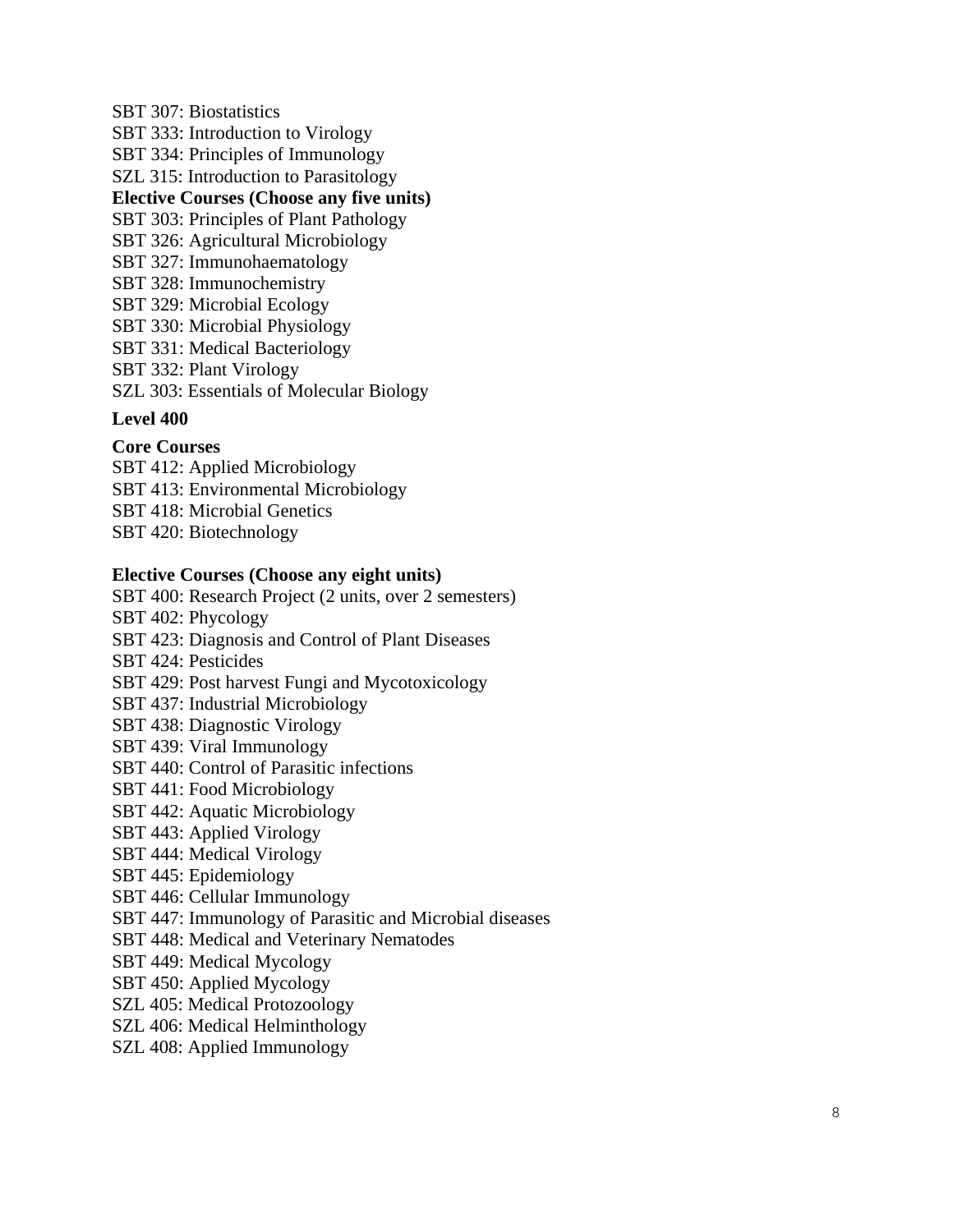# **BACHELOR OF SCIENCE (CONSERVATION BIOLOGY)**

# **Entry Requirements**

A student wishing to pursue a degree in Conservation Biology (B. Sc Conservation Biology) must satisfy the mininimum Kenyatta University and School of Pure and Applied Sciences entry requirements.

A student to be admitted must satistify ANY OF the following minimum requirements:

- 1. Must have passed Biology or Biological Science at K.C.S.E with C+ in Biology, PLUS at least a C+ in ANY TWO of the following subjects; Physical Sciences, Physics, Chemistry, Geography and Agriculture
- 2. Have a minimum of 2 principal passes one which must be biology in the Kenya Advanced Certificate of Education (KACE),
- 3. Have a C plain in KSCE (or Division III KCE/EACE) with a credit pass at diploma level in any of the following areas: Forestry, Education (Biology, Agriculture), Wildlife, or Wetlands or any other relevant applied science programme from an institution recognized by the University Senate.

# **Course Requirements**

A student who meets minimum entry requirements 2 and 3 above may at the discretion of the Department be eligible for credit waiver as per the Kenyatta University Policy on credit waiver. In each year of study, a student will be required to take all the twelve (12) core units. Each student will also be required to enroll for the required University Common Units. In addition, a field attachment for 3 months at the end of third year of study is compulsory in order to qualify for the award of the degree. During the fourth year of the study, student will be required to take a project lasting two semesters. The project will be equivalent to 2 taught units.

#### **Program Structure**

#### **University Common Units**

UCU 100: Communication Skills UCU 101: Developmental Studies UCU 103: Introduction to Critical and Creative Thinking UCU 104: Entrepreneurship

# **LEVEL 100 COURSES**

SMA 100 Mathematics for Sciences I (Existing) AGE 102 Physical Geography I (Existing) SCB 100 Man and Wilderness (New) SCB 101 Energy and Environment (New) SCB 102 Diversity of Plant Kingdom (New) SCB 103 Diversity of Animal Kingdom (New) SCB 104 Laboratory and Field Techniques in Ecology (New) SCB 105 Computer Application in Ecology (New) SCB 106 Introduction to Soil Science (New) SCB 107 Climatology (New) SCB 108 Cell Biology (New) SCB 109 Fundamentals of Ecology (New)